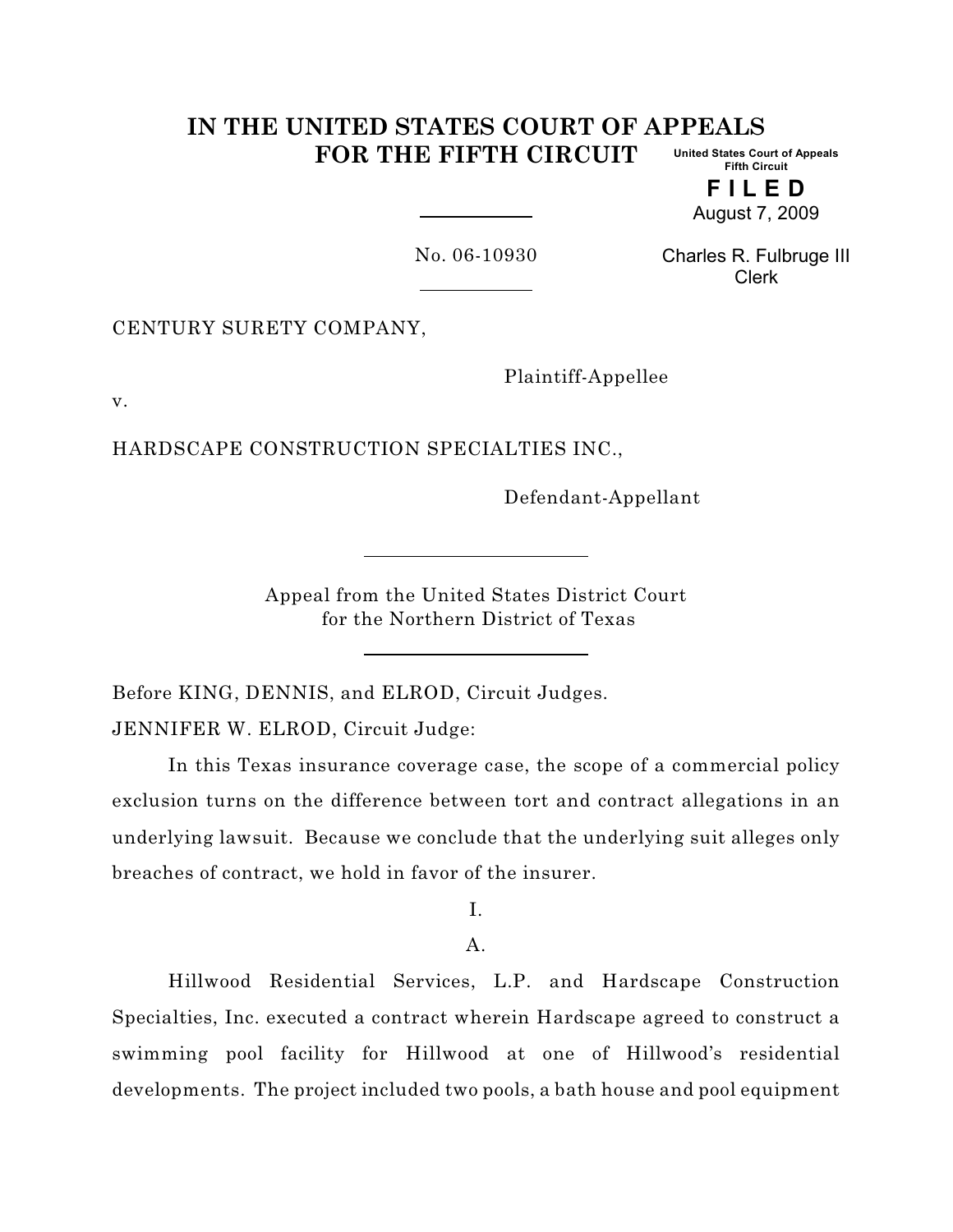building, sidewalks, fences, a playground, landscaping, and other improvements to Hillwood's property. The Hillwood-Hardscape contract contained the following indemnity provision:

Contractor [Hardscape Construction, Inc.] shall indemnify and hold Hillwood Property Company, its employees, shareholders, agents, officers and directors harmless from and against any damage, liability or cause of action arising directly or indirectly out of or in connection with the performance of Contractor's services.

On the same day, Hardscape and Elite Concepts by Michale Nantz<sup>1</sup> executed a contract wherein Elite agreed to construct the swimming facility pools. The Hardscape-Elite contract contained the following provision:

The Subcontractor [Elite Concepts] agrees to be bound to the Contractor [Hardscape Construction specialties, Inc.] under this Agreement according to the same terms and conditions as the Contractor is bound to the Owner under the Contract Documents which pertain or relate to the scope of work in this Subcontract as described in the Subcontract Work paragraph above.

Elite, in turn, hired Wang Engineering, Inc. to design the pools and Tornado Excavation, Inc. to construct piers and beams for one of the pools.

Elite held an insurance policy issued by Century Surety Company that covered certain "occurrences," which the policy defined as "an accident, including continuous or repeated exposure to substantially the same general harmful conditions." The policy excluded "'bodily injury' or 'property damages' for which the insured is obligated to pay damages by reason of the assumption of liability

<sup>&</sup>lt;sup>1</sup> We refer to Elite Group International, Inc., Elite Concepts by Michale Nantz,  $f/k/a$ Elite concepts, and Michael Nantz d/b/a Elite Concepts collectively as "Elite."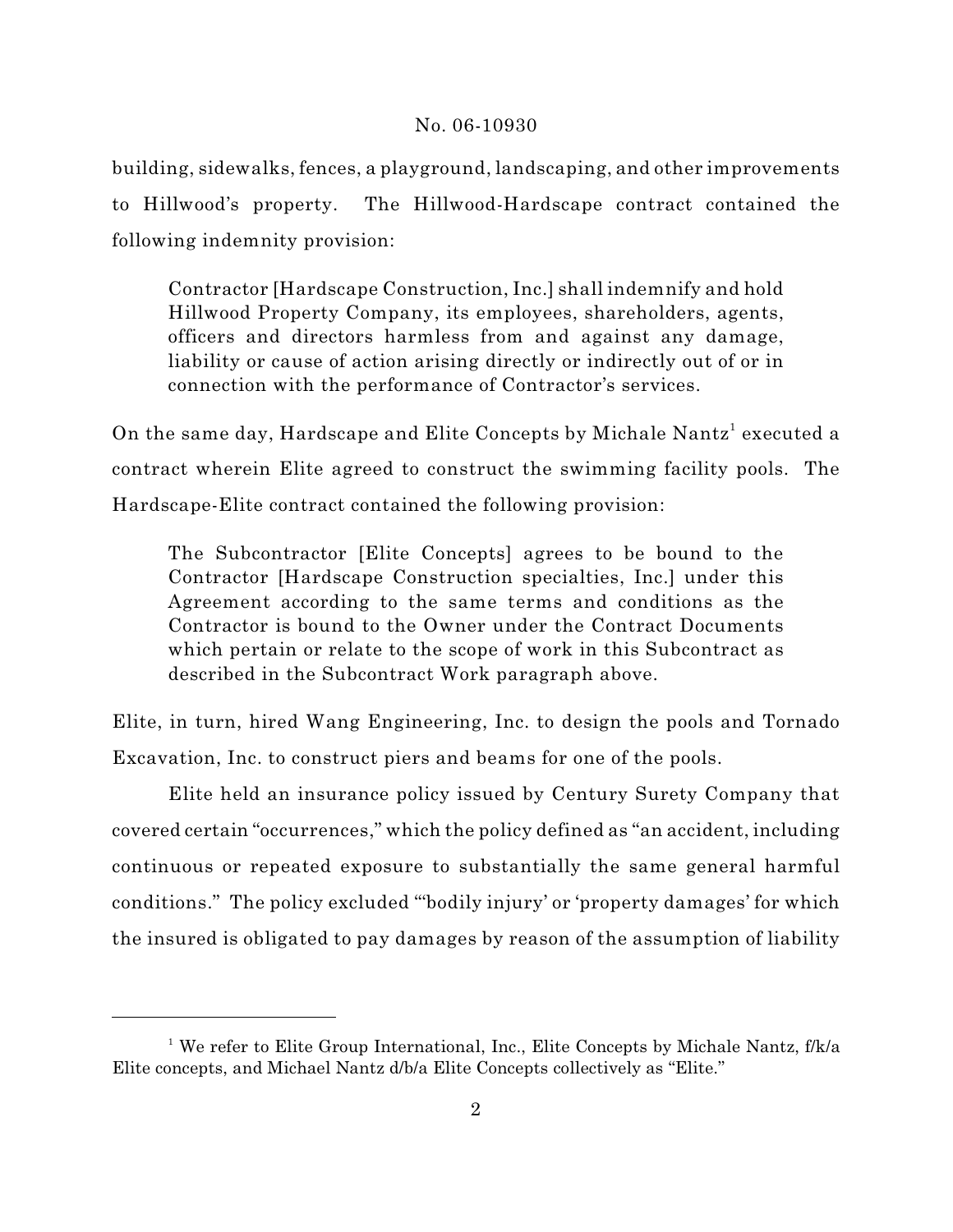in a contract or agreement," but excepted from that exclusion certain contractual obligations to pay for another party's tort liability.

After the subcontractors completed the swimming facility, Hillwood sued Hardscape, Elite, Wang, and Tornado in a Texas state court, and alleged that faulty design and construction had caused physical and aesthetic damage to the pool and some of its surroundings. The petition asserts claims of negligence, gross negligence, breach of contract, breach of implied warranty, and breach of express warranty. In response, Hardscape demanded that Elite defend and indemnify Hardscape, citing the Hillwood-Hardscape and Hardscape-Elite contracts, and Elite forwarded the demand to Century. After Century failed to respond, Hardscape made the demand directly upon Century, who failed to respond.

## B.

Century then sued Hardscape, Hillwood, and Elite in the United States District Court for the Northern District of Texas. Century's complaint invoked the district court's diversity jurisdiction, *see* 28 U.S.C. § 1332, and sought a declaratory judgment relieving Century of any duty to defend Elite in the Hillwood lawsuit and of any duty to indemnify Elite or Hardscape, *see* 28 U.S.C. § 2201; Fed. R. Civ. P. 57. In cross-motions for summary judgment, Hardscape and Century sought judgment as a matter of law on issues of coverage and exclusion. The district court concluded that the Century policy's "occurrence" term did not cover the lawsuit-triggering construction errors, granted Century's motion, and denied Hardscape's. Hardscape now appeals from the final judgment. *See* 28 U.S.C. § 1291.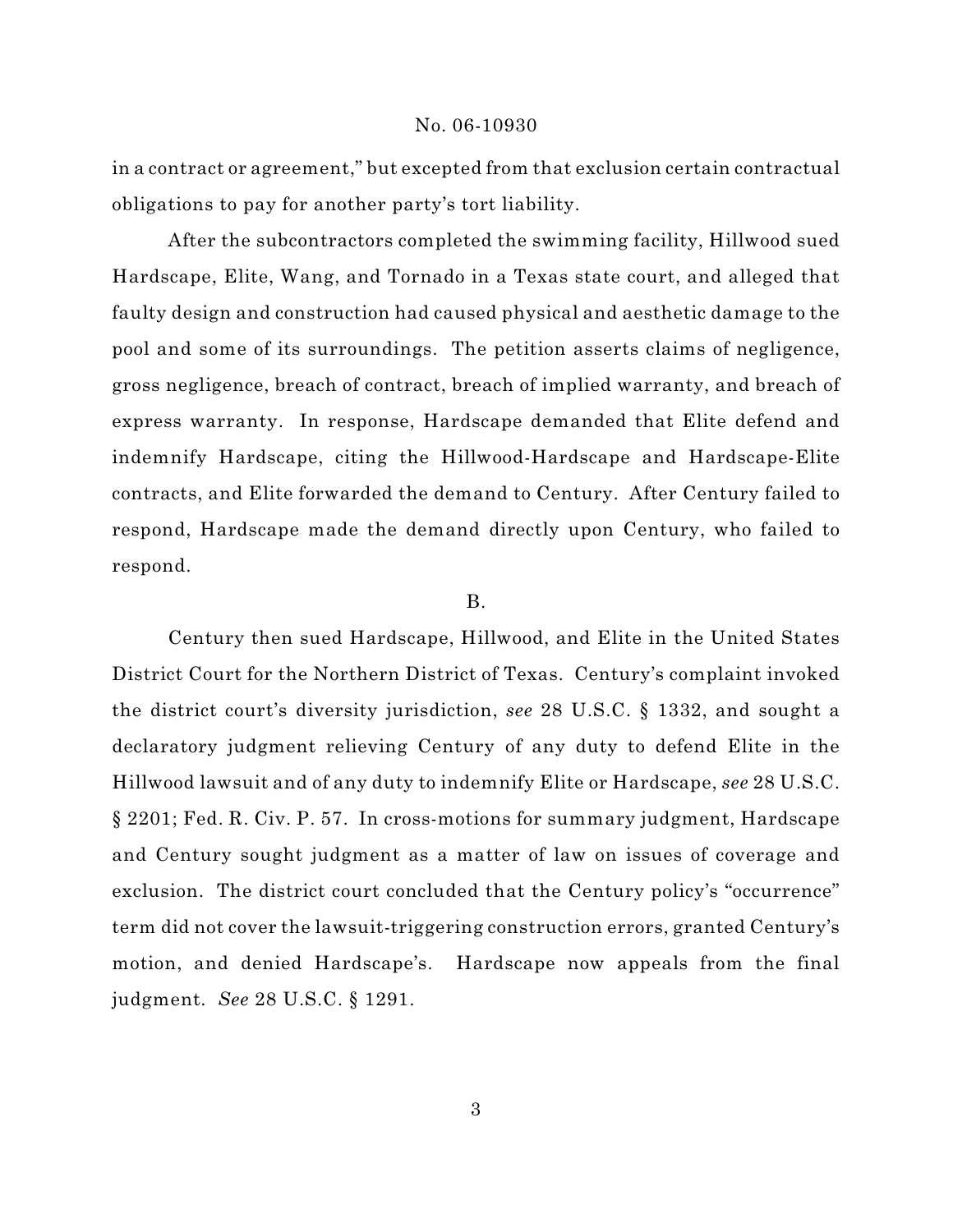II.

"We review a district court's grant of summary judgment *de novo*," and apply the same Rule 56 standard as the district court. *Stover v. Hattiesburg Pub. Sch. Dist.*, 549 F.3d 985, 991 (5th Cir. 2008); *see also Ford Motor Co. v. Tex. Dep't of Transp.*, 264 F.3d 493, 498 (5th Cir. 2001) ("On cross-motions for summary judgment, we review each party's motion independently, viewing the evidence and inferences in the light most favorable to the nonmoving party."). "We may affirm summary judgment on any legal ground raised below, even if it was not the basis for the district court's decision." *Performance Autoplex II Ltd. v. Mid-Continent Cas. Co.*, 322 F.3d 847, 853 (5th Cir. 2003).

Texas law governs this case, and places the burden of establishing coverage upon the insured, the burden of establishing an exclusion upon the insurer, and the burden of establishing an exception to an exclusion back upon the insured. *See, e.g.*, *Northfield Ins. Co. v. Loving Home Care, Inc.*, 363 F.3d 523, 527–28 (5th Cir. 2004) ("This Court reviews whether an insurer has a duty to defend its insured in an underlying suit as a de novo question of law."). In the motions for summary judgment and supporting briefs filed below, Century and Hardscape disputed both the scope of the policy's coverage and the scope of the exception to one of the policy's exclusions. The parties present the same arguments here, and we address each in turn.

## A.

First, the parties dispute whether Hardscape demonstrated that the Hillwood suit falls within the policy's definition of a covered "occurrence." Century argued below that the suit does not, because "occurrence" does not encompass damage to a contract's object; Hardscape argued that "occurrence"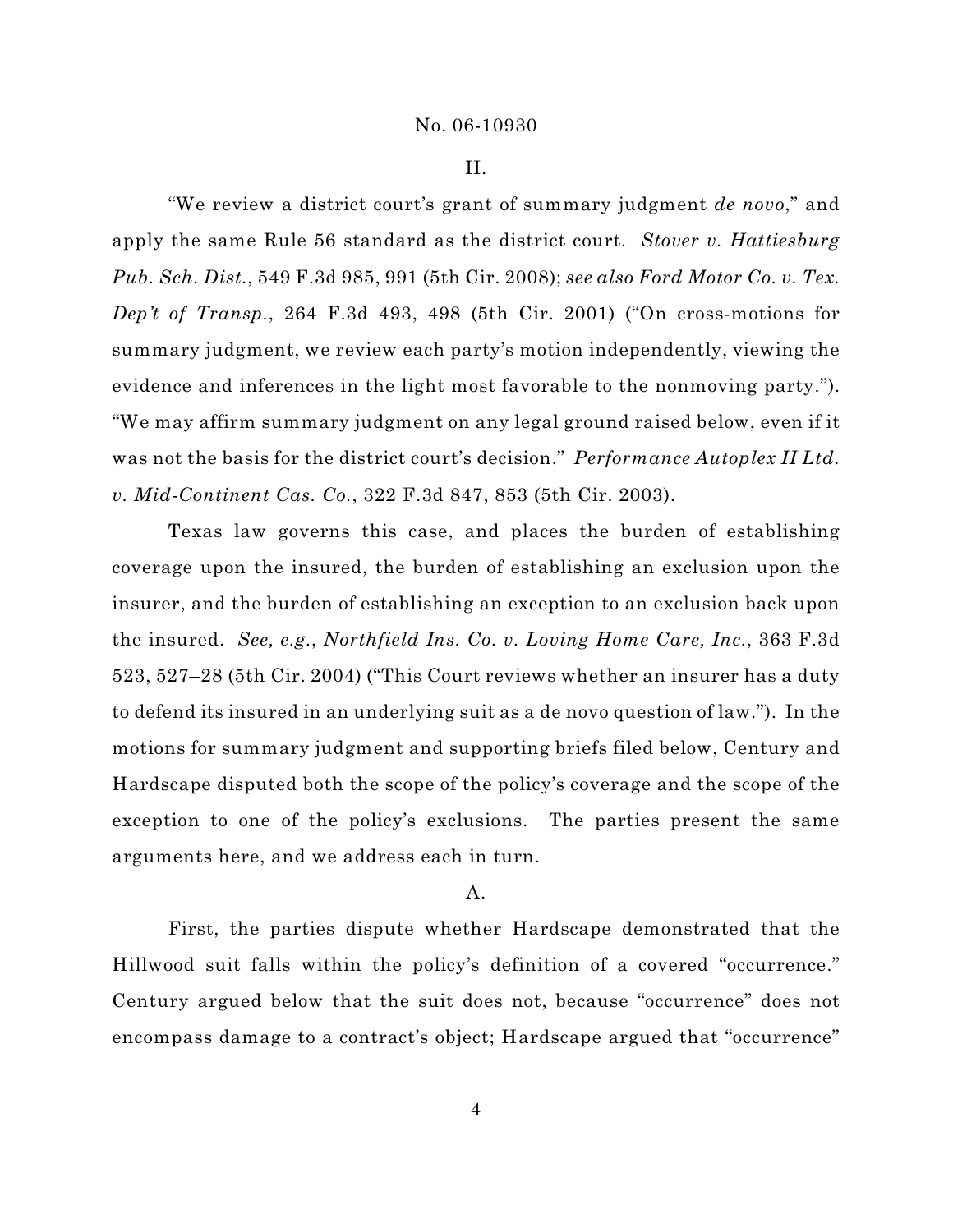need not be so limited, and that the term includes all negligent acts not expected by the insured.

Although Texas courts were divided on this question at the time of the district court's decision, *Lamar Homes, Inc. v. Mid-Continent Casualty Co.*, 242 S.W.3d 1 (Tex. 2007), has since resolved the split by holding that "allegations of unintended construction defects may constitute an 'accident' or 'occurrence'" under commercial general liability (CGL) policies. *Id.* at 4–16 ("[A] claim does not involve an accident or occurrence when either direct allegations purport that the insured intended the injury (which is presumed in cases of intentional tort) or circumstances confirm that the resulting damage was the natural and expected result of the insured's actions, that is, was highly probable whether the insured was negligent or not."); *accord Pine Oak Builders, Inc. v. Great Am. Lloyds Ins. Co.*, 279 S.W.3d 650, 652 (Tex. 2009). *Lamar Homes* addressed the terms of an industry-standard CGL policy, and thus it is no surprise that the relevant policy terms in *Lamar Homes* and this case are identical. *See Lamar Homes*, 242 S.W.3d at 5 & n.1. Both policies cover bodily injury or property damage that is "caused by an 'occurrence," and both policies define "occurrence" as "an accident, including continuous or repeated exposure to substantially the same general harmful conditions." *See id.* at 6 & n.4. Furthermore, because the Hillwood suit allegations align with the *Lamar Homes* allegations, we are bound to hold that the Century policy's "occurrence" term covers the Hillwood suit. *See id.* at 9 ("Here, the complaint alleges an 'occurrence' because it asserts that [the underlying defendant's] defective construction was a product of its negligence. No one alleges that [the underlying defendant] intended or expected its work or its subcontractors' work to damage the [underlying plaintiff's] home.").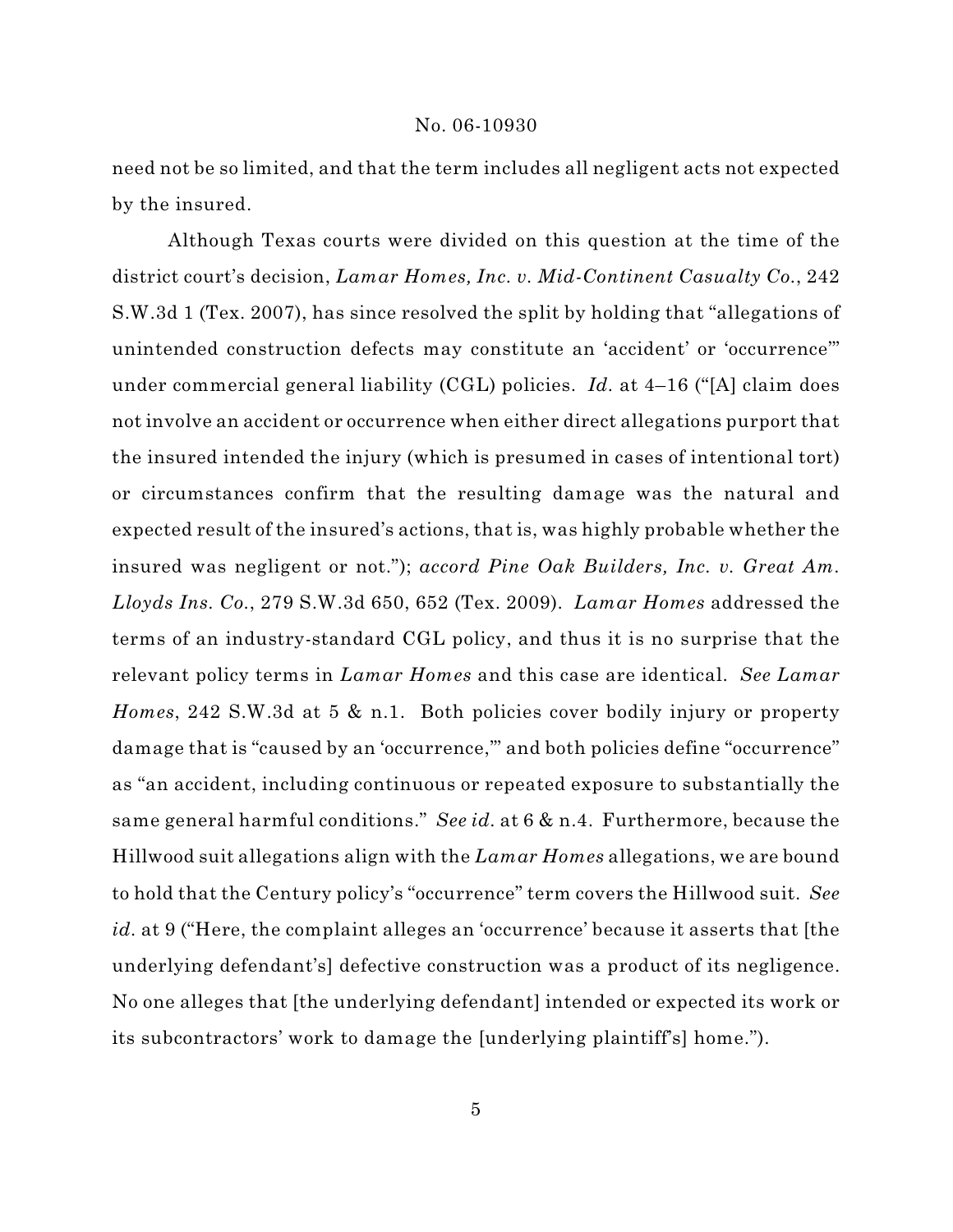B.

Second, the parties dispute whether Hardscape met its burden of demonstrating that the Hillwood suit falls within the policy's "insured contract" exception to the "contractual liability" exclusion.<sup>2</sup> That exception provides, in part, that the contractual liability exclusion does not apply to damages assumed in "any other contract or agreement pertaining to your business . . . under which you assume the tort liability of another party to pay for 'bodily injury' or 'property damage' to a third person or organization," and defines "tort liability" as "a liability that would be imposed by law in the absence of any contract or agreement." Accordingly, the Hillwood petition triggers the exclusion's exemption only if it properly alleges a tort cause of action against Hardscape under the "eight corners" $^3$  rule applied by Texas courts. $^4$ 

In its simplest form, the eight corners rule provides that "the petition's allegations and the policy's language determine the insurer's duty to defend," *Farmers Tex. County Mut. Ins. Co. v. Griffin*, 955 S.W.2d 81, 82 (Tex. 1997);

<sup>3</sup> The rule is also sometimes referred to as the "complaint allegations" rule. E.g., *Federated Mut. Ins. Co. v. Grapevine Excavation Inc.*, 197 F.3d 720, 723 (5th Cir. 1999)

 $^2$  The parties agree that the Hillwood suit fell within the contractual-liability exclusion, which excluded any "'bodily injury' or 'property damage' for which the insured is obligated to pay damages by reason of the assumption of liability in a contract or agreement."

*Lamar Homes*'s discussion of coverage under the "occurrence" term addressed no such <sup>4</sup> tort/contract-based exclusion. *See Lamar Homes*, 242 S.W.3d at 7–16. There, the insurer attempted to employ a contract-tort distinction to advance its no-coverage argument, but only as an implied element of the definition of "occurrence." *See id.* at 8. *Lamar Homes* faced no exclusion similar to Century's. *See id.* at 13 ("Contrary to the carrier's contentions, the CGL policy makes no distinction between tort and contract damages. The insuring agreement does not mention torts, contracts, or economic losses; nor do these terms appear in the definitions of 'property damage' or 'occurrence.'"); *see also id.* at 15 ("The dissent's preoccupation with ownership is merely a stalking-horse for the carrier's contention that CGL policies are for tort claims only. The policy, however, does not include this limitation.").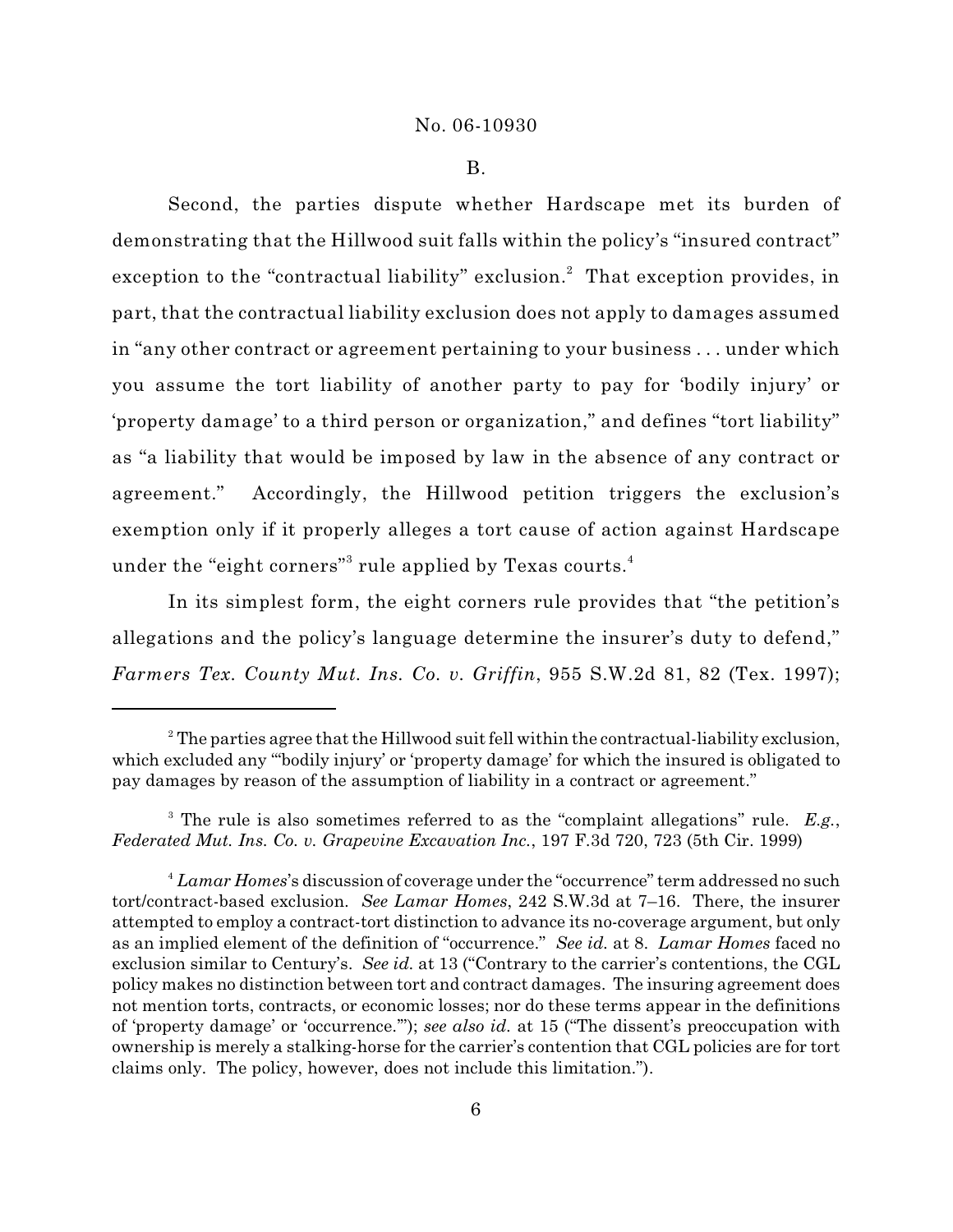*accord Zurich Am. Ins. Co. v. Nokia, Inc.*, 268 S.W.3d 487, 490–91 (Tex. 2008); *Nat'l Union Fire Ins. Co. of Pittsburgh, PA v. Merchs. Fast Motor Lines, Inc.*, 939 S.W.2d 139, 141 (Tex. 1997).<sup>5</sup> Texas courts also adhere to a specific pleading requirement: "A court must focus on the factual allegations rather than the legal theories asserted in reviewing the underlying petition." *Griffin*, 955 S.W.2d at 82; *accord Merchs. Fast Motor Lines*, 939 S.W.2d at 141–42 ("We will not read facts into the pleadings."); *see also Heyden Newport Chem. Corp. v. S. Gen. Ins. Co.*, 387 S.W.2d 22, 26 (Tex. 1965) ("While we have said above that the court is limited to a consideration of the allegations and the insurance policy in determining an insurer's duty to defend, we wish to point out that in considering such allegations a liberal interpretation of their meaning should be indulged."); *Zurich*, 268 S.W.3d at 491 ("We resolve all doubts regarding the duty to defend in favor of the duty and we construe the pleadings liberally." (citations omitted)). Thus, to fall within the exclusion's exception, the Hillwood petition must make specific factual contentions that, when construed liberally, could constitute "a liability that would be imposed by law in the absence of any contract or agreement." Our inquiry, therefore, focuses on the difference between common law tort and contract causes of action in Texas.

To determine the nature of a Texas lawsuit, "[w]e must look to the substance of the cause of action and not necessarily the manner in which it was pleaded." *Jim Walter Homes, Inc. v. Reed*, 711 S.W.2d 617, 617–18 (Tex. 1986). Texas courts characterize actions as tort or contract by focusing on the source of liability and the nature of the plaintiff's loss:

 $\delta$  This case does not require that we employ an exception to the eight corners rule, the existence of which is unsettled in Texas law, *see Northfield*, 363 F.3d at 529.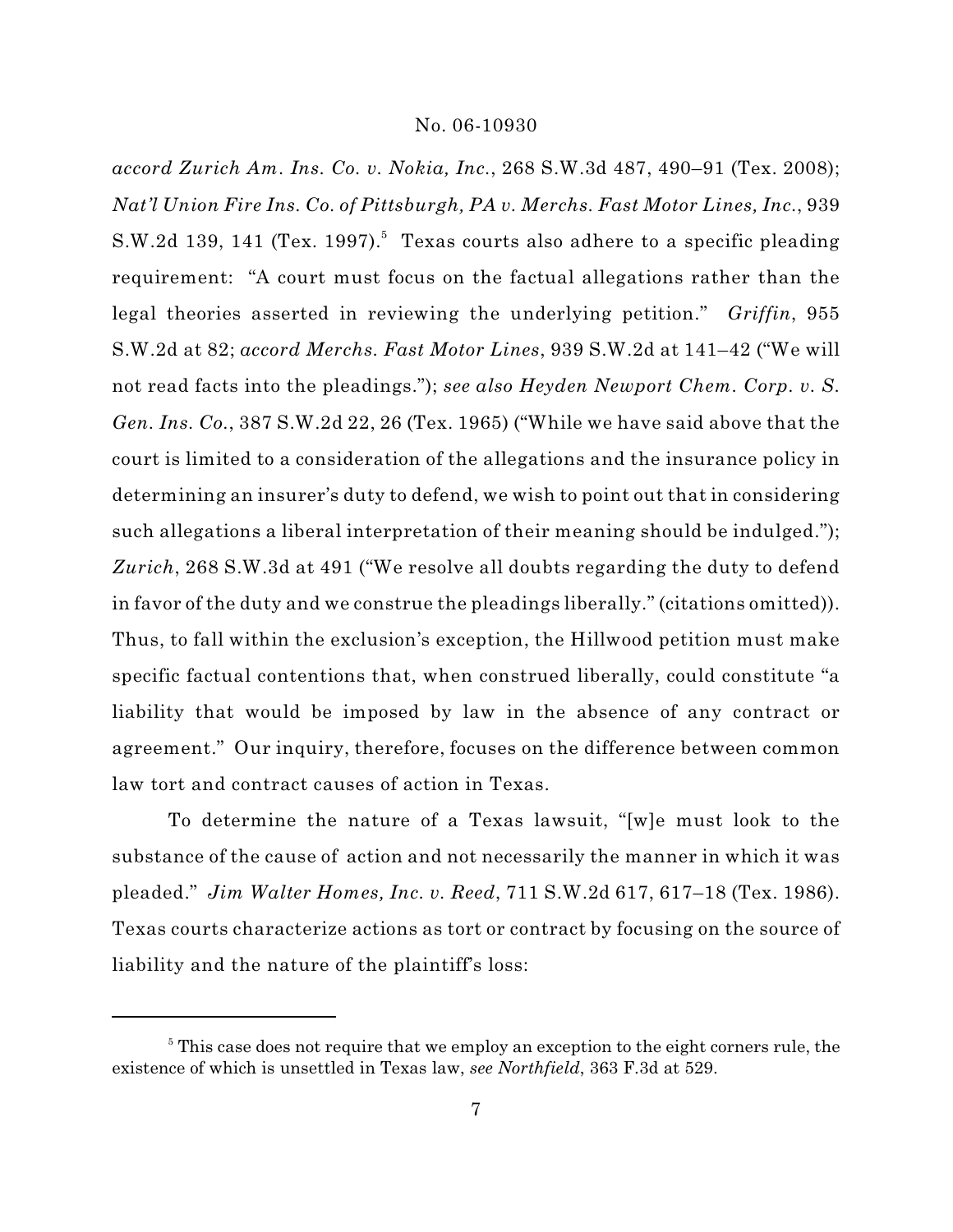As one prominent authority has explained: "Tort obligations are in general obligations that are imposed by law—apart from and independent of promises made and therefore apart from the manifested intention of the parties—to avoid injury to others." If the defendant's conduct—such as negligently burning down a house—would give rise to liability independent of the fact that a contract exists between the parties, the plaintiff's claim may also sound in tort. Conversely, if the defendant's conduct—such as failing to publish an advertisement—would give rise to liability only because it breaches the parties' agreement, the plaintiff's claim ordinarily sounds only in contract.

In determining whether the plaintiff may recover on a tort theory, it is also instructive to examine the nature of the plaintiff's loss. When the only loss or damage is to the subject matter of the contract, the plaintiff's action is ordinarily on the contract.

*Sw. Bell Tel. Co. v. DeLanney*, 809 S.W.2d 493, 494–95 & n.2 (Tex. 1991) (citing W. Keeton et al., Prosser and Keeton on the Law of Torts § 92, at 655 (5th ed. 1984)); *see Formosa Plastics Corp. USA v. Presidio Eng'rs & Contractors, Inc.*, 960 S.W.2d 41, 45 (Tex. 1998); *Int'l Printing Pressmen & Assistants' Union of N. Am. v. Smith*, 198 S.W.2d 729, 735 (Tex. 1947); *see also Hyundai Motor Co. v. Rodriguez ex rel. Rodriguez*, 995 S.W.2d 661, 664 (Tex. 1999) ("Liability for personal injuries caused by a product's defective design can be imposed under several legal theories, among them negligence, breach of warranty, and strict products liability."); *Am. Nat'l Petroleum Co. v. Transcon. Gas Pipe Line Corp.*, 798 S.W.2d 274, 283 (Tex. 1990) ("[W]hether a purchaser may sue for breach of warranty or strict liability for a defective product depends on whether the product merely did not perform as promised (contract) or whether it caused physical harm to person or property (tort)."). But of course, "[t]he difficulty in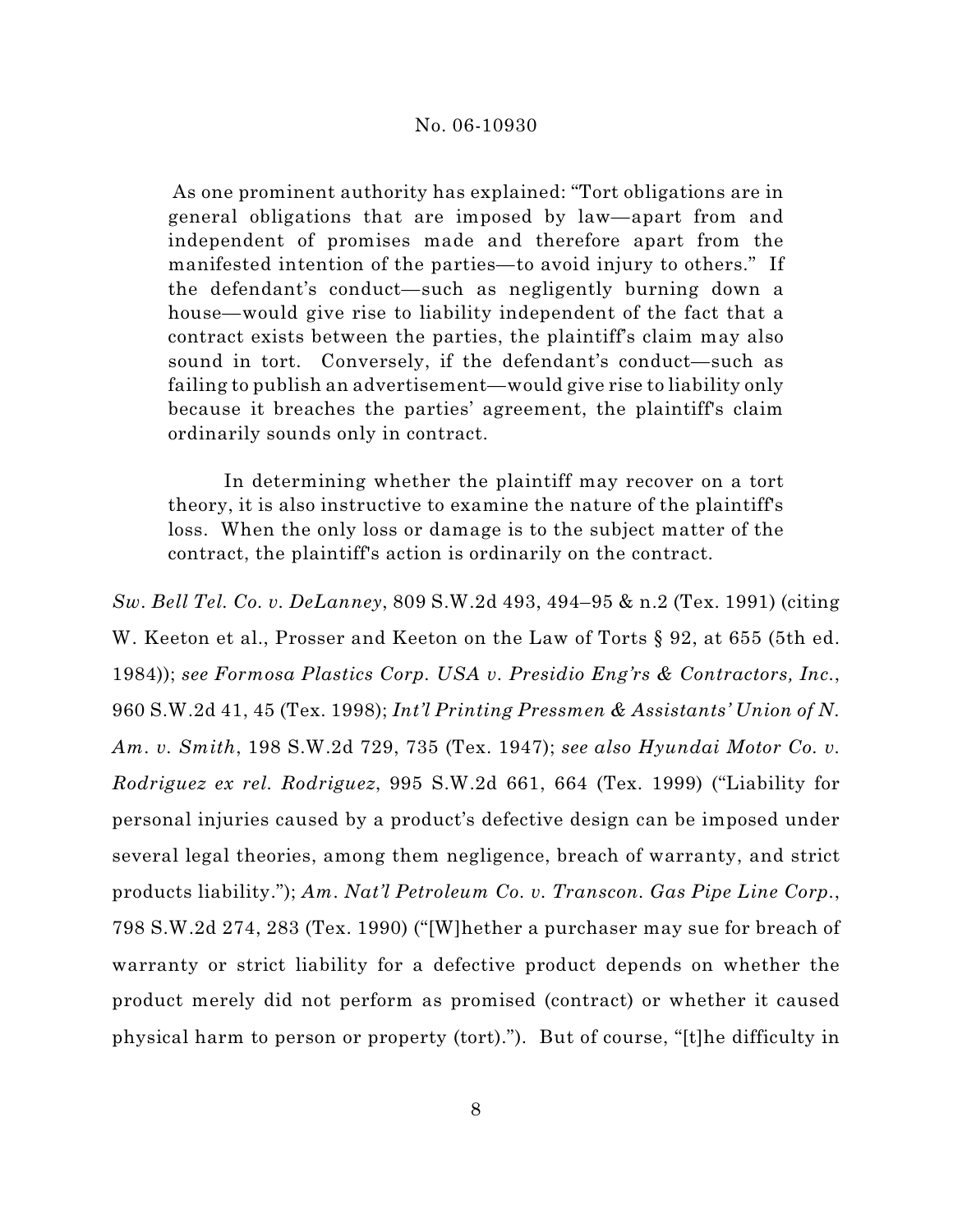determining whether the action is in tort or in contract is in the application of the rule," *Int'l Printing Pressmen*, 198 S.W.2d at 735, and thus the process of characterization resists rigid categories in favor of an analysis that accounts for all of a claim's particular contours.<sup>6</sup>

Century argues that an action seeking to recover damages to the subject matter of a contract constitutes a contract claim only, not a tort claim, and that the Hillwood petition is just such a suit. Hardscape does not dispute the dichotomy and argues only that the petition alleges damage to property beyond the Hillwood-Hardscape contract's subject matter.<sup>7</sup> In the Hillwood petition's "Factual Background," Hillwood alleges that Elite performed much of the work on the pools, and that the following damage arose as a result of construction and design defects:

<sup>&</sup>lt;sup>6</sup> Take, for example, the following holdings from the Supreme Court of Texas. A claim for failure to perform a contract to publish a Yellow Pages advertisement that seeks damages in the form of lost profits is a contract action. *DeLanney*, 809 S.W.2d at 493–95; *see Formosa Plastics*, 960 S.W.2d at 45. So is a claim for wrongful expulsion from a Union that bases the right to membership on a contract. *Int'l Printing Pressmen*, 198 S.W.2d at 735–36. In contrast, a claim for failure to properly repair a water heater that seeks damages for the resulting house fire is a tort action, *Montgomery Ward & Co. v. Scharrenbeck*, 204 S.W.2d 508 (Tex. 1947); *see DeLanney*, 809 S.W.2d at 494, and so is a claim for fraudulent inducement, *Formosa Plastics*, 960 S.W.2d at 45–47 ("[T]ort damages are recoverable for a fraudulent inducement claim irrespective of whether the fraudulent representations are later subsumed in a contract or whether the plaintiff only suffers an economic loss related to the subject matter of the contract."). *Cf. G., C. & S. F. R'y Co. v. I. T. Levy*, 59 Tex. 542 (1883) (a claim against a common telegram carrier for failure to deliver an important telegram is a tort claim).

<sup>&</sup>lt;sup>7</sup> Because the policy speaks in terms of Elite assuming "the tort liability of another party," our inquiry focuses on characterizing the claims against Hardscape with reference to the Hillwood-Hardscape contract. We are not asked to characterize a claim against Elite, in which case we might refer to the Hardscape-Elite contract for the scope of our tort/contract distinctions.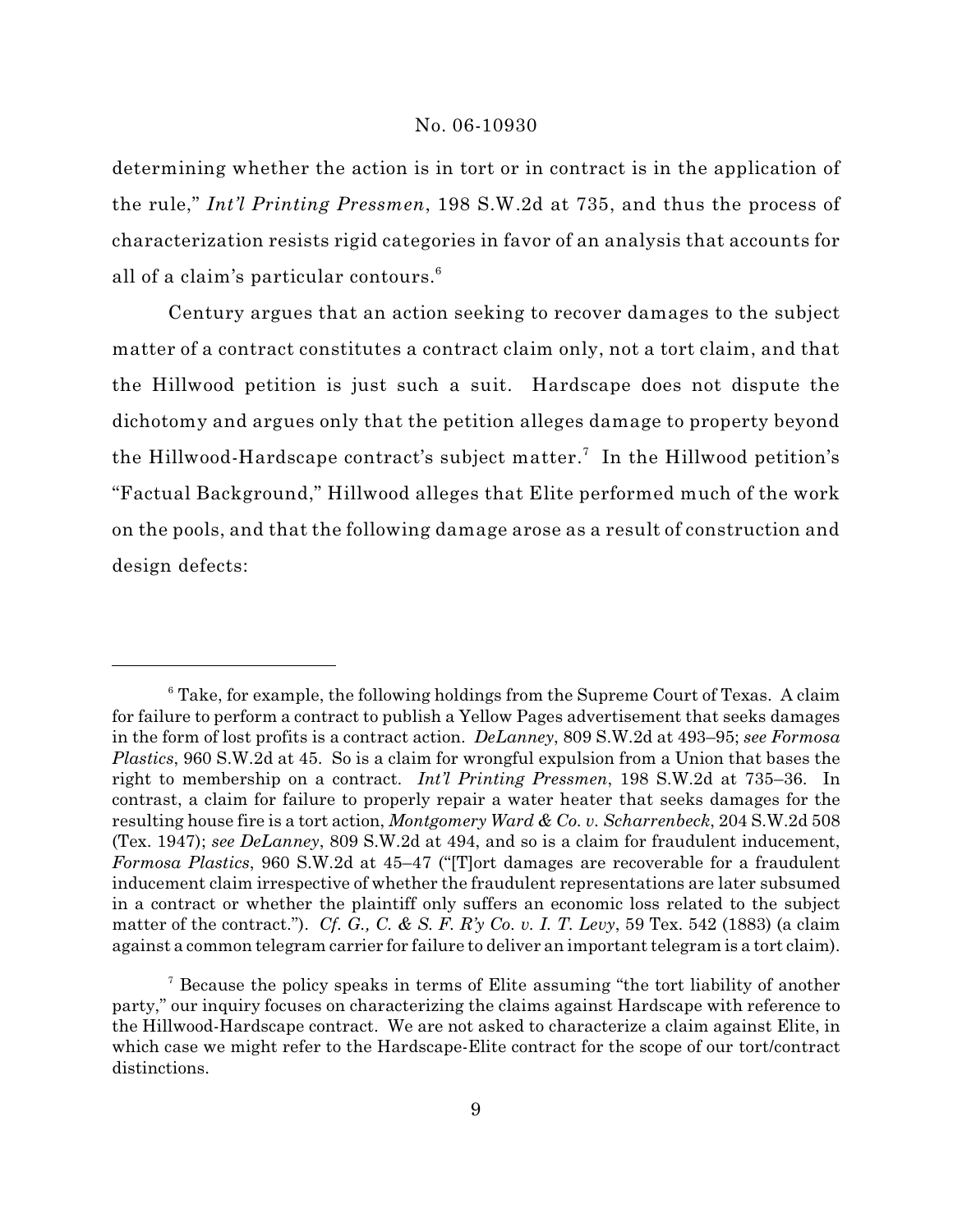Soon after the construction of the swimming facility, cracks first began to appear in the walls and floor of the competition pool. The cracks increased over time, both in width and length. The cracks caused aesthetic damage and permitted water to escape from the competition pool. The pools began showing signs of structural problems. The decking surrounding the pools, including the "cool deck" installed over the original decking, became uneven.

Hillwood then asserts a claim for "Negligence" in general terms: Hardscape and Elite owed Hillwood a duty to properly design and construct the pools, and each defendant acted negligently in the execution of the duties. With more detail, Hillwood alleges that it suffered the following damages:

As a direct and proximate result of the negligent acts and omissions as described above, Plaintiff [Hillwood] has suffered damages in the form of the costs of diagnosing and correcting defects. The structural maladies and poor workmanship discovered in the swimming facility were beyond repair, and required demolition and reconstruction of the swimming pools and decking. Further, structures at the swimming facility have shown signs of movement and instability, including the arbor cover over the tot pool. Plaintiff has incurred costs determining the quality of the soils in the area and assessing the structural integrity of the original pools. Plaintiff has incurred further costs in attempting to maintain the defectively designed and constructed pools and replacing the water lost through the cracks in the pools. Plaintiff has incurred costs in the demolition of the original pools and the design and construction of a properly designed and constructed swimming facility.

Most of these allegations are easily classified as giving rise to contract claims—namely, because the damages occurred only to the subject matter of the Hillwood-Hardscape contract, and because no liability would arise independently of the contract. Thus, Hillwood made contract claims when it alleged that Elite's failure to properly design and construct the pools caused cracks in the walls and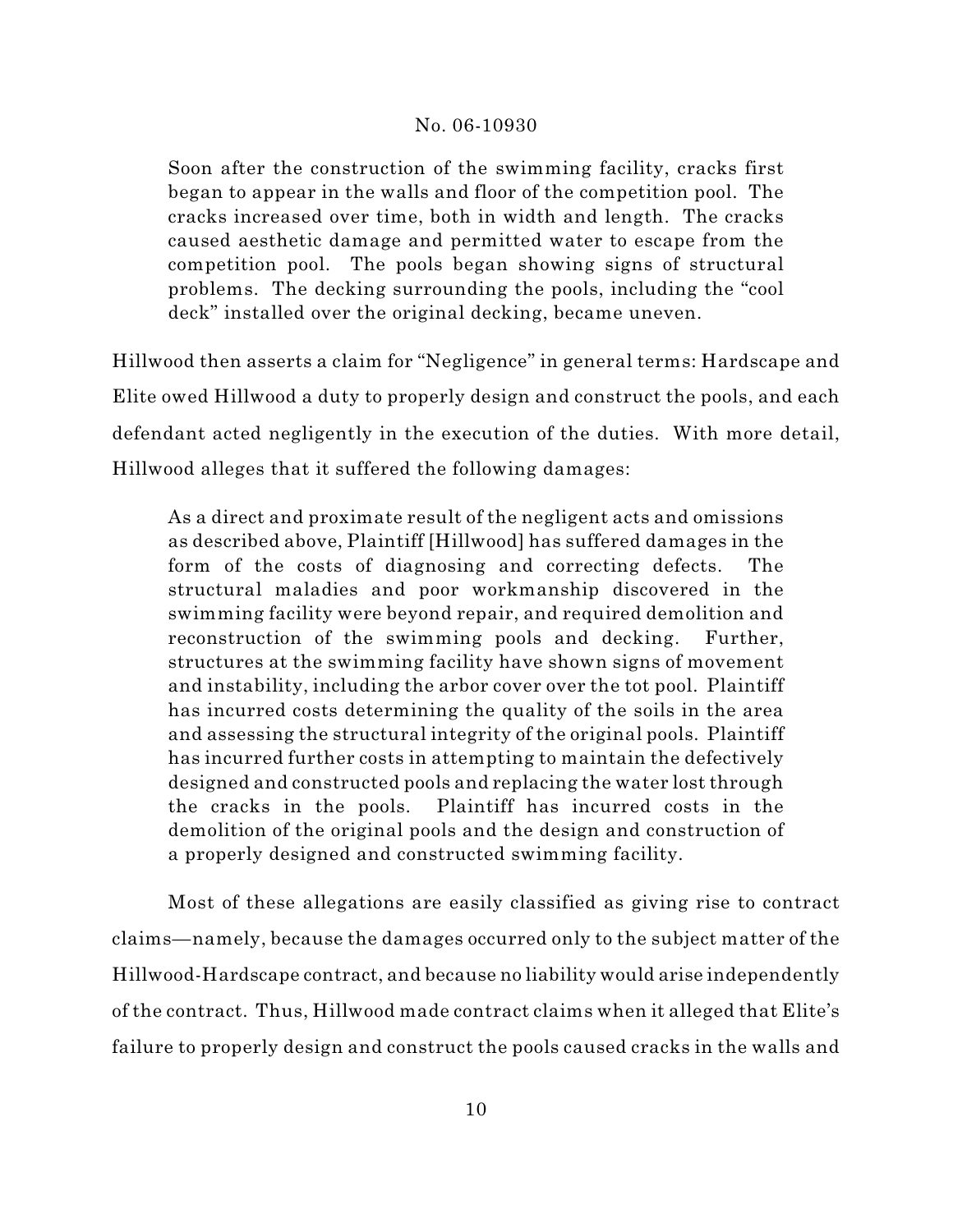floor of the pool, aesthetic damage, pool structural damage, and the like. Similarly, the resulting need to identify, diagnose, and correct the design and construction defects gave rise only to contract claims. *See DeLanney*, 809 S.W.2d at 494–95 & n.2.

One of the petition's allegations deserves a closer analysis. Hardscape places much reliance upon the petition's allegation that "[t]he decking surrounding the pools, including the 'cool deck' installed over the original decking, became uneven," and argues that damage to the cool deck would constitute an excepted tort if someone other than Hardscape were responsible for the damaged decking. As the argument goes, because the petition does not make clear who constructed the referenced cool deck, we should resolve the ambiguity in favor of Hardscape and coverage. *See Merchs. Fast Motor Lines*, 939 S.W.2d at 141 ("[I]n case of doubt as to whether or not the allegations of a complaint against the insured state a cause of action within the coverage of a liability policy sufficient to compel the insurer to defend the action, such doubt will be resolved in insured's favor.").

Hardscape's argument fails because no such ambiguity exists—the Hillwood petition makes clear that Elite constructed all of the decking pursuant to the Hardscape-Elite contract. Century attached three contract documents to its petition which, in combination, make clear that Hardscape charged Elite with the construction of all pool decking. First, Century attached the Hillwood-Hardscape contract and the contract's Exhibit A, which sets out plans and specifications for the various parts of the pool complex project. As part of the "Pools/Deck" category, the contract makes an allotment for "DECKING; 9,100 SF," which the exhibit describes as "LUMP SUM BID FOR TYPE C/@;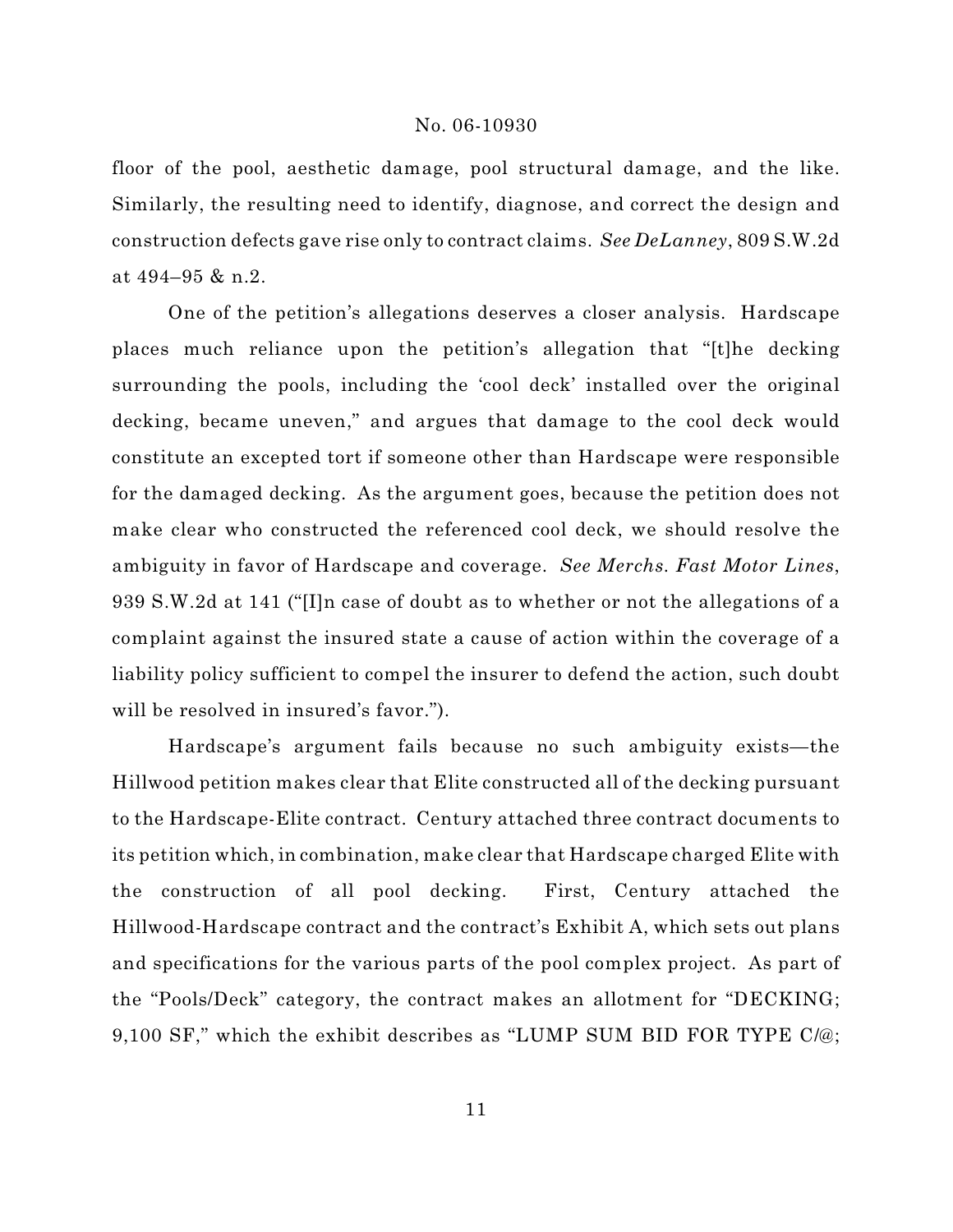2,3/LSD.01 BUFF COOL DECK FINISH." The provision includes a hand written reference to "rock salt." Second, Century attached two pages of a document entitled "BID INSTRUCTION/BID SHEET FOR POOLS," which set out bids for each part of the project in categories that corresponded to the Hillwood-Hardscape contract's Exhibit A.<sup>8</sup> The bid sheet addressed "Decking" bids for 9,100 square feet, and listed the "POOL SUB-TOTAL WITH ROCK SALT/COLOR FINISH" as \$348,875. Finally, Century attached the Hardscape-Elite contract, which charged Elite with performing the work indicated in "Exhibit A of this contract" for \$348,875. Although Century did not attach the Hardscape-Elite contract's exhibit, and although the bid sheet did not refer to Elite, the documents read in conjunction leave no doubt that Hardscape charged Elite alone with the decking portion of the contract. In this case, we have no ambiguity to construe in Hardscape's favor. The decking portion of the Hillwood petition's allegations sounds in contract because the damage occurred only to the subject matter of the Hillwood-Hardscape contract, and because any liability arising from damage to the decking exists only as a result of the contract. *See DeLanney*, 809 S.W.2d at 494–95 & n.2.<sup>9</sup> A different result might obtain if, for example, Hillwood had alleged that the faulty pool construction damaged its business interests or adjacent property, *cf. Scharrenbeck*, 204 S.W.2d 508, but that is not this case.

 $\textsuperscript{s}$  The sheet includes a statement that "[t]he intent of bids is to include all aspect os that particular item or areas, i.e., all lump sun bids shall be 'turn-key'." The two pages of the bid sheet do not refer to Elite.

<sup>&</sup>lt;sup>9</sup> For identical reasons, the petition's allegation that "structures at the swimming facility have shown signs of movement and instability, including the arbor over the tot pool" alleges only a breach of contract.